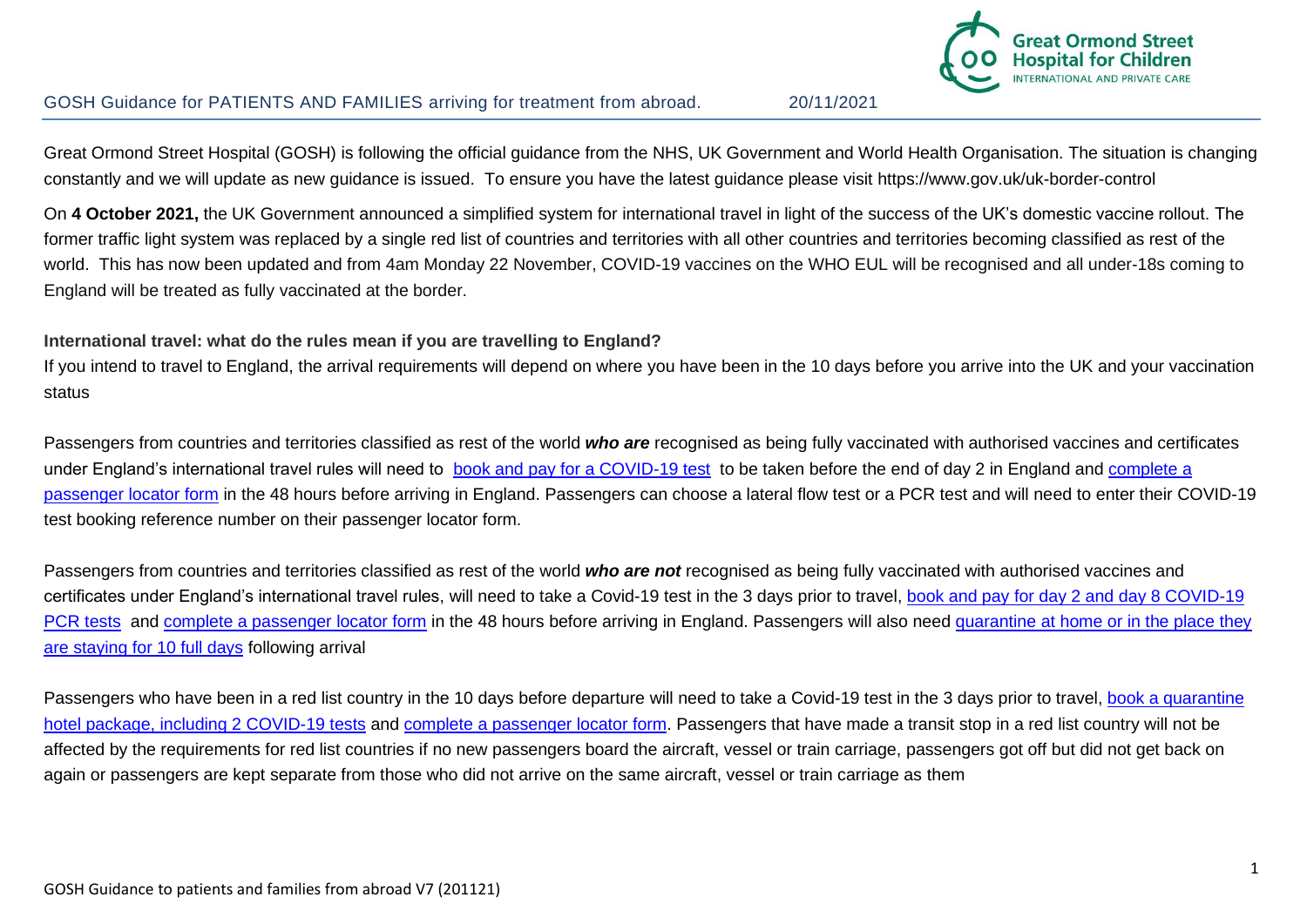

#### $\overline{a}$ **What does fully vaccinated mean?**

Fully vaccinated means that passengers have had a complete course of an *approved vaccine* at least 14 days before they arrive in England. The day the passenger had their final dose does not count as one of the 14 days. To meet the criteria for being fully vaccinated, passengers must:

- Have had their vaccine administered under the UK or UK overseas vaccination programme;
- Have had their vaccine administered under the United Nations vaccine programme for staff and volunteers
- Have had their vaccine administered under an approved vaccination programme in one of the [countries or territories listed;](https://www.gov.uk/guidance/countries-with-approved-covid-19-vaccination-programmes-and-proof-of-vaccination#countries-with-an-approved-proof-of-vaccination-and-examples-of-proof-required)
- Be under 18 years of age and resident in the UK or a country or territory which has approved proof of vaccination
- Be taking part in an approved COVID-19 vaccine trial in the UK or the USA (US residents only for USA trials
- Be unable to have a COVID-19 vaccination for a medical reason which has been approved by a clinician under the medical exemptions process and be resident in England

### **Approved vaccines**

You must have had a complete course of one of the following vaccines at least 14 days before you arrive in England

- Oxford/AstraZeneca
- Pfizer BioNTech
- Moderna
- Janssen
- Sinovac-CoronaVac
- **Sinopharm**
- **Covaxin**
- Formulations of these vaccines, such as AstraZeneca Covishield, AstraZeneca Vaxzevria and Moderna Takeda, also qualify as approved vaccines,

If you were vaccinated with a 2 dose vaccine (Moderna, Pfizer BioNTech, Oxford AstraZeneca, sinovac-coronaVac, Sinopharm, Covaxin or a combination of them), you must have had both doses to be considered fully vaccinated for travel to the UK. This applies in all cases, even if you've recently recovered from COVID-19 and have natural immunity.

Those who have had COVID-19 and have only had one dose of a 2 dose vaccine must follow [the rules for unvaccinated arrivals.](https://www.gov.uk/guidance/travel-to-england-from-another-country-during-coronavirus-covid-19#if-you-are-not-fully-vaccinated)

Where 2 doses of a vaccine are required for a full course, you can:

• mix 2 different types of vaccine from the above list, for example Oxford/AstraZeneca and Moderna

GOSH Guidance to patients and families from abroad V7 (201121)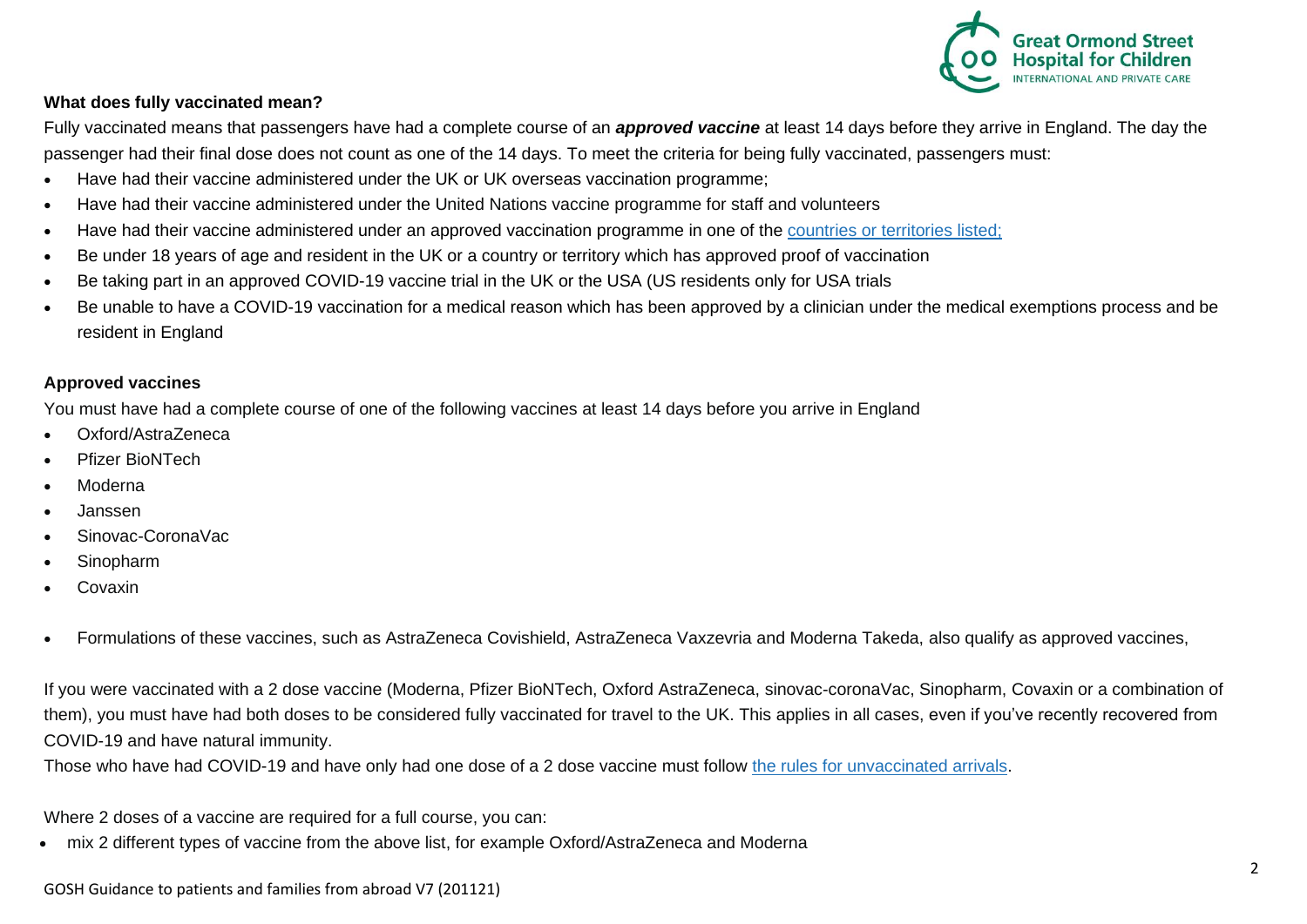

• have the 2 vaccinations under 2 different approved programmes, for example Australia and Japan, UK and USA, France and Canada

If you had an approved one dose vaccine (the Janssen vaccine), you are fully vaccinated

### **Under 18's coming to the UK who are UK residents or residents of a country or territory with an approved proof of vaccination**

The rules for under 18's coming to the UK have also been simplified, [travel rules for all under-18s coming to England](https://www.gov.uk/guidance/travel-to-england-from-another-country-during-coronavirus-covid-19#travelling-with-children) , anyone under 18 entering the UK will be treated as fully vaccinated at the border and will be exempt from self-isolation requirements on arrival, day 8 testing and pre-departure testing. They will only be required to take 1 post-arrival test and a confirmatory free PCR test if they test positive, please see details below:

Children aged 17 and under do not have to quarantine on arrival in England if they are either:

- UK residents or residents of a country or territory with an approved proof of vaccination
- the children of someone who is fully vaccinated under the UK overseas vaccination programme

This applies whether they are vaccinated or not.

Children aged 4 and under do not have to take any COVID-19 travel tests.

5 to 17 year olds:

- do not have to take a COVID-19 test before travel to England
- must take a test on or before day  $2$  arrival day is day 0

[Check the list of countries and territories with approved proof of vaccination.](https://www.gov.uk/guidance/countries-with-approved-covid-19-vaccination-programmes-and-proof-of-vaccination)

# **Children under 18 arriving from all other countries**

Children aged 5 to 17 who are resident in any country that is not on the approved proof of vaccination list must:

take a [COVID-19 test](https://www.gov.uk/guidance/coronavirus-covid-19-testing-for-people-travelling-to-england) (if aged 11 or above) before travelling to England